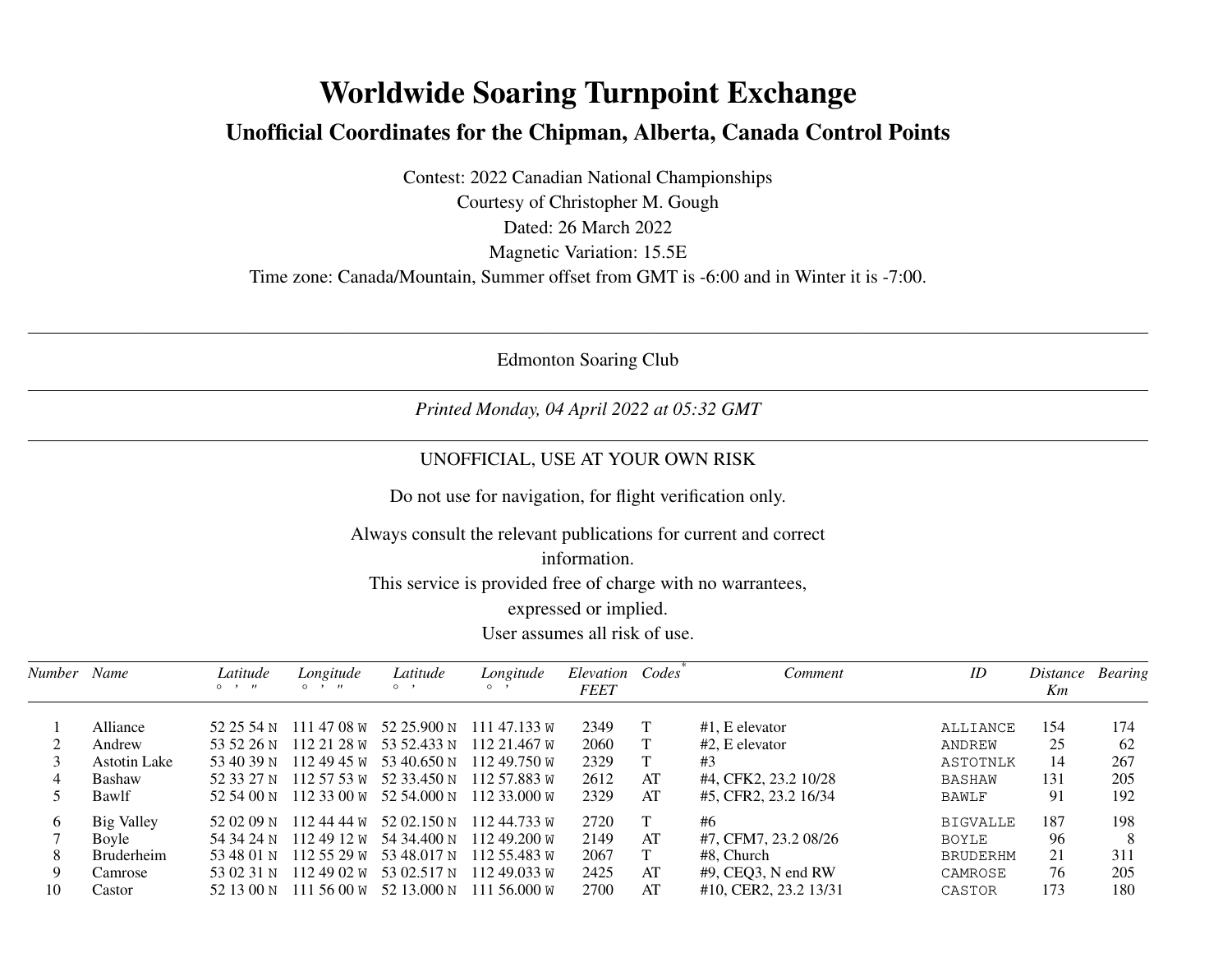| Number Name |                     | Latitude                    | Longitude                   | Latitude                                        | Longitude                                       | Elevation Codes |                        | Comment                             | ID                 | Distance Bearing |     |
|-------------|---------------------|-----------------------------|-----------------------------|-------------------------------------------------|-------------------------------------------------|-----------------|------------------------|-------------------------------------|--------------------|------------------|-----|
|             |                     | $\circ \quad \cdot \quad n$ | $\circ \quad \cdot \quad n$ | $\circ$ ,                                       | $\circ$ ,                                       | <b>FEET</b>     |                        |                                     |                    | Km               |     |
| 11          | Chipman             |                             |                             |                                                 | 53 43 03 N 112 38 00 W 53 43.050 N 112 38.000 W | 2195            | <b>DHFT</b>            | #11, CFU3, AF hangar                | CHIPMAN            |                  |     |
| 12          | Consort             |                             |                             |                                                 | 52 01 00 N 110 45 00 W 52 01.000 N 110 45.000 W | 2500            | $\mathbf{A}\mathbf{T}$ | #12, CFG3                           | CONSORT            | 227              | 161 |
| 14          | Coronation          |                             |                             |                                                 | 52 04 30 N 111 26 43 W 52 04.500 N 111 26.717 W | 2595            | AT                     | #14, CYCT                           | CORONATN           | 199              | 171 |
| 15          | Donalda             |                             |                             |                                                 | 52 35 03 N 112 34 14 W 52 35.050 N 112 34.233 W | 2549            | $\mathbf T$            | #15, RR Hwy $X$                     | <b>DONALDA</b>     | 126              | 194 |
| 16          | Drumheller          |                             |                             | 51 29 47 N 112 44 55 W 51 29.783 N              | 112 44.917 w                                    | 2598            | AT                     | #16, CEG4                           | DRUMHLLR           | 247              | 197 |
| 17          | Duvernay            |                             |                             | 53 47 26 N 111 41 12 W 53 47.433 N 111 41.200 W |                                                 | 1801            | T                      | $#17$ , N end bridge                | <b>DUVERNAY</b>    | 63               | 98  |
| 18          | Edberg              |                             |                             |                                                 | 52 47 14 N 112 42 44 W 52 47.233 N 112 42.733 W | 2274            | $\mathbf T$            | #18, Battle River bridge 5km        | <b>EDBERG</b>      | 104              | 198 |
| 19          | Elk Point           |                             |                             |                                                 | 53 53 35 N 110 46 20 W 53 53.583 N 110 46.333 W | 1982            | $\mathbf{A}\mathbf{T}$ | #19, CEJ6                           | ELKPOINT           | 124              | 96  |
| 20          | Fabyan              |                             |                             |                                                 | 52 53 35 N 111 00 22 W 52 53.583 N 111 00.367 W | 1919            | $\mathbf T$            | #20, Hwy bridge across Battle River | FABYAN             | 142              | 145 |
| 21          | Ferintosh           |                             |                             | 52 45 55 N 112 58 27 W 52 45.917 N              | 112 58.450 w                                    | 2480            | $\mathbf T$            | #21, Elevator West                  | FERINTSH           | 108              | 208 |
| $22\,$      | Finnegan            |                             |                             | 51 07 25 N 112 04 17 W 51 07.417 N 112 04.283 W |                                                 | 2208            | T                      | #22                                 | FINNEGAN           | 291              | 188 |
| 23          | Forestburg          |                             |                             | 52 34 29 N 112 05 03 W 52 34.483 N              | 112 05.050 w                                    | 2329            | $\mathbf{A}\mathbf{T}$ | #23, CEF6, 23.2 10/28               | FORSTBRG           | 132              | 179 |
| 24          | Goyer Field         |                             |                             |                                                 | 53 34 35 N 112 58 51 W 53 34.583 N 112 58.850 W | 2402            | AT                     | #24, CGF2                           | GOYERFLD           | 28               | 251 |
| 25          | Halkirk             |                             |                             |                                                 | 52 16 50 N 112 10 15 W 52 16.833 N 112 10.250 W | 2740            | $\mathbf T$            | #25, Rd T west town                 | HALKIRK            | 163              | 184 |
| 26          | Hanna               |                             |                             |                                                 | 51 37 53 N 111 54 15 W 51 37.883 N 111 54.250 W | 2740            | AT                     | #26, CEL4                           | HANNA              | 237              | 183 |
| 27          | Hardisty            |                             |                             | 52 38 49 N 111 23 03 W 52 38.817 N 111 23.050 W |                                                 | 2329            | AT                     | #27, CEA5, 23.2 07/25               | HARDISTY           | 145              | 160 |
| 28          | Hillard             |                             |                             |                                                 | 53 38 31 N 112 29 02 W 53 38.517 N 112 29.033 W | 2267            | $\mathbf T$            | #28                                 | HILLARD            | 13               | 146 |
| 29          | Holden              |                             |                             |                                                 | 53 13 46 N 112 13 57 W 53 13.767 N 112 13.950 W | 2260            | T                      | #29, E elevator                     | HOLDEN             | 60               | 169 |
| 30          | Innisfree           |                             |                             |                                                 | 53 22 49 N 111 31 27 W 53 22.817 N 111 31.450 W | 2231            | $\mathbf T$            | #30, Southest elevator              | INNISFRE           | 82               | 132 |
| 31          | Josephburg          |                             |                             |                                                 | 53 43 38 N 113 05 10 W 53 43.633 N 113 05.167 W | 2070            | AT                     | #31, CFB6, 23.5 08/26               | <b>JOSPHBRG</b>    | 30               | 288 |
| 32          | Kinsella            |                             |                             | 52 59 43 N 111 30 53 W 52 59.717 N              | 111 30.883 w                                    | 2306            | $\mathbf T$            | #32                                 | KINSELLA           | 109              | 152 |
| 33          | Kitscoty            |                             |                             |                                                 | 53 20 22 N 110 20 00 W 53 20.367 N 110 20.000 W | 2201            | $\mathbf T$            | #33, E elevator                     | KITSCOTY           | 158              | 120 |
| 35          | Lloydminster        |                             |                             |                                                 | 53 18 33 N 110 04 21 W 53 18.550 N 110 04.350 W | 2192            | AT                     | #35, 22.2 08/26                     | LLDMNSTR           | 175              | 119 |
| 36          | Marsden             | 52 50 01 N                  |                             | 109 49 03 W 52 50.017 N                         | 109 49.050 <sub>W</sub>                         | 2100            | T                      | #36                                 | MARSDEN            | 211              | 132 |
| 37          | Minburn             | 53 18 40 N                  |                             | 111 21 44 W 53 18.667 N                         | 111 21.733 W                                    | 2103            | $\mathbf T$            | #37                                 | MINBURN            | 95               | 133 |
| 38          | Mundare             | 53 35 42 N                  |                             | $112\ 20\ 10\ \text{W}$ 53 35.700 N             | 112 20.167 w                                    | 2260            | T                      | #38, Water tower                    | MUNDARE            | 24               | 140 |
| 39          | Myrnam              |                             |                             | 53 39 30 N 111 13 12 W 53 39.500 N              | 111 13.200 W                                    | 1965            | T                      | #39                                 | <b>MYRNAM</b>      | 93               | 109 |
| 40          | Newbrook            |                             |                             |                                                 | 54 19 49 N 112 56 57 W 54 19.817 N 112 56.950 W | 2192            | $\mathbf T$            | #40, School N town                  | NEWBROOK           | 71               | 359 |
| 41          | North Battleford    | 52 46 09 N                  |                             | 108 14 37 W 52 46.150 N                         | 108 14.617 w                                    | 1801            | AT                     | #41, 22.1 12/30                     | NBTTLFRD           | 310              | 124 |
| 42          | Paradise Valley     | 53 01 20 N                  |                             | 110 17 04 W 53 01.333 N                         | 110 17.067 w                                    | 2106            | T                      | #42                                 | PARDSVLL           | 174              | 131 |
| 44          | Rosalind            | 52 47 34 N                  |                             | 112 26 48 W 52 47.567 N                         | 112 26.800 w                                    | 2329            | T                      | #44, Rd RR X NW town                |                    | 104              | 189 |
| 45          |                     |                             |                             | 51 52 18 N 111 58 41 W 51 52.300 N              | 111 58.683 w                                    | 2674            | $\mathbf T$            | #45                                 | ROSALIND           | 210              | 183 |
| 46          | Scapa               |                             |                             |                                                 | 52 46 44 N 111 41 51 W 52 46.733 N 111 41.850 W | 2201            | T                      | #46, Senior citizen home            | SCAPA              | 122              | 164 |
| 47          | Sedgewick<br>Senlac |                             |                             |                                                 | 52 28 41 N 109 43 07 W 52 28.683 N 109 43.117 W | 2215            | $\mathbf T$            | #47                                 | SEDGEWCK<br>SENLAC | 238              | 140 |
| 48          | Smoky Lake          |                             |                             | 54 07 11 N 112 28 11 W 54 07.183 N              | 112 28.183 W                                    | 1991            | $\mathbf T$            | #48, arena                          | SMOKY LK           | 46               | 29  |
|             |                     |                             |                             |                                                 |                                                 |                 |                        |                                     |                    |                  |     |
| 49          | Stettler            |                             |                             |                                                 | 52 18 36 N 112 45 14 W 52 18.600 N 112 45.233 W | 2690            | AT                     | #49, CEJ3, 23.0 07/25               | STETTLER           | 157              | 198 |
| 50          | St Michael          |                             |                             |                                                 | 53 49 39 N 112 37 25 W 53 49.650 N 112 37.417 W | 2129            | T                      | #50                                 | STMICHAL           | 12               | 18  |
| 51          | St Paul             |                             |                             |                                                 | 53 59 38 N 111 23 07 W 53 59.633 N 111 23.117 W | 2149            | AT                     | #51, CEW3, 12.8 08/26               | ST PAUL            | 87               | 84  |
| 52          | Strome              |                             |                             |                                                 | 52 48 28 N 112 03 56 W 52 48.467 N 112 03.933 W | 2274            | T                      | #52, Hwy13 T $X$ town               | STROME             | 108              | 175 |
| 53          | Sunnynook           |                             |                             |                                                 | 51 17 42 N 111 40 00 W 51 17.700 N 111 40.000 W | 2490            | T                      | #53                                 | SUNNYNOK           | 277              | 181 |
| 54          | Superb              |                             |                             |                                                 | 51 52 30 N 109 25 26 W 51 52.500 N 109 25.433 W | 2316            | T                      | #54                                 | SUPERB             | 297              | 148 |